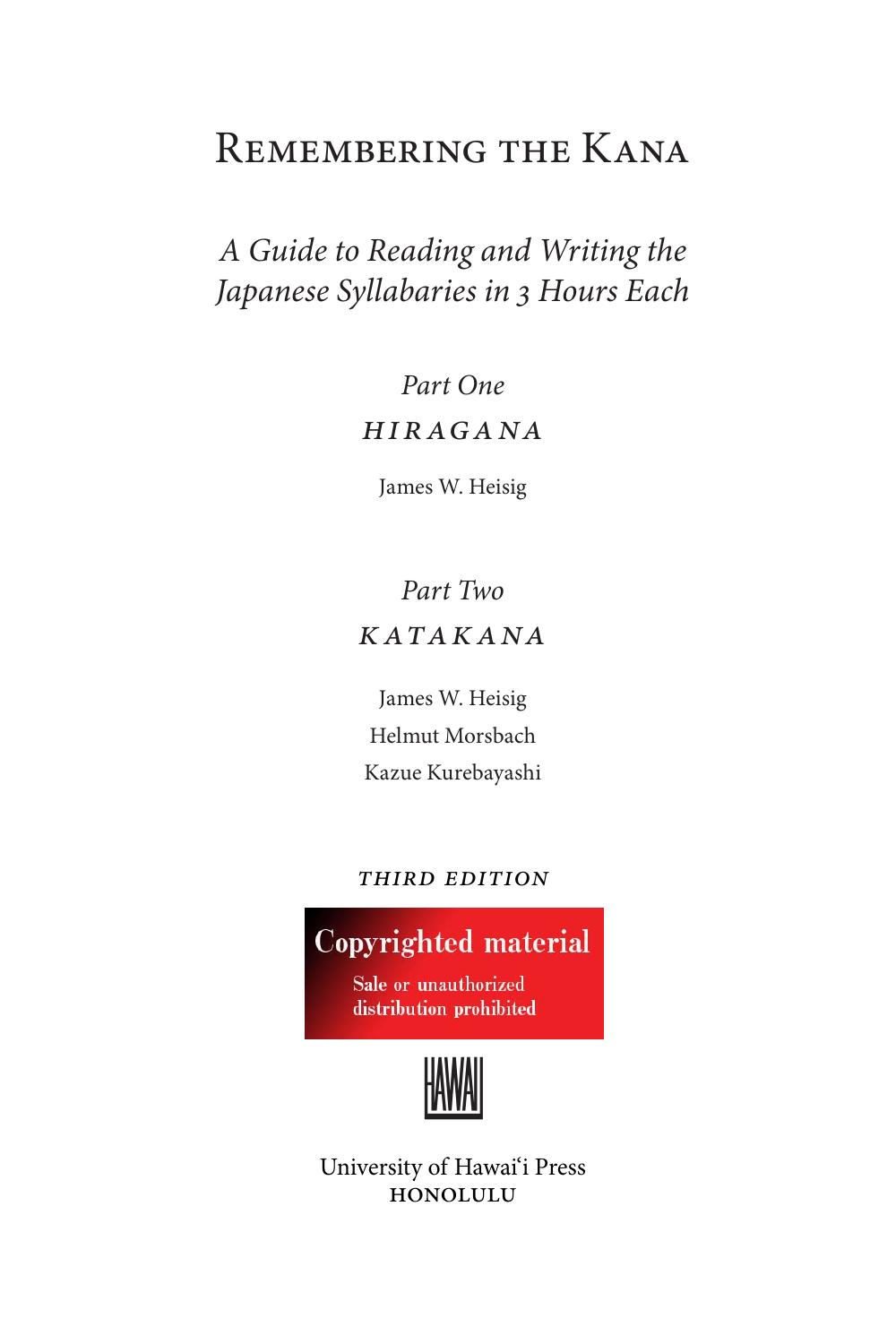## General introduction

 The aim of this little book is a simple one: to help you teach yourself to read and write the two Japanese syllabaries, the hiragana and the katakana, in three hours each. By "three hours" is meant three cumulative hours of hard work, not three continuous hours of unbroken study, and certainly not three hours in a classroom with a teacher and other students.

The two parts of the book, set back to back, follow the same method, are laid out in the same format, and share common tables at the end of the volume. Readers who already know one or the other of the syllabaries completely can pass it over and go directly to the part they wish to learn. If you are a newcomer, you should begin directly with the course on the hiragana before tackling the katakana.

The syllabaries are arranged in their "dictionary order," not in the order in which you will learn them. Following the instructions on each page will send you skipping forwards and backwards as you make your way through each lesson. In Lessons 3 to 5 of the hiragana course you will be taught a simple way to remember the dictionary order, which is indispensable for consulting Japanese dictionaries.

If you have already learned a few of the hiragana, you might be tempted to chart your own course. Don't. You would be better advised not to use the book at all than to try to guide yourself through the labyrinth of this book. The method builds up step by step, and you will need the principles taught at the earlier stages to follow the directions given later. If you must, rush quickly through the material with which you already feel comfortable. But rush *through* it, not *over* it.

After each lesson, you will be asked to take a break. This is meant to increase your efficiency and to help you concentrate all your attention on the task at hand for short periods of 30 minutes or less. If you were to do two lessons a day, you could complete the six lessons on the third day. This seems the ideal way to proceed.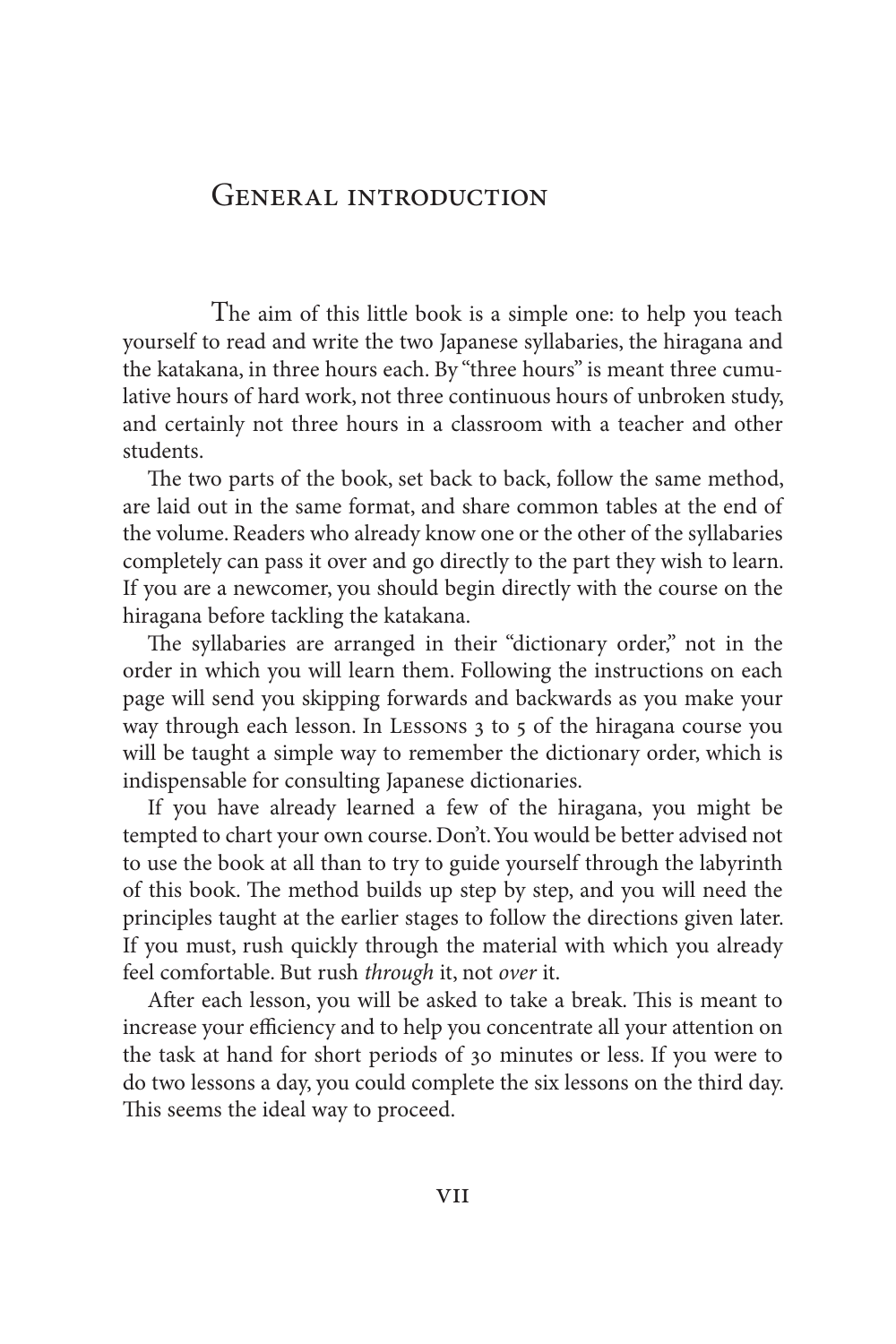In any case, you should begin by reading the INTRODUCTION specific to the syllabary in question. You will be given instructions at the end how to begin.

When you have finished the book, do not forget to read the AFTERword that follows Part two. There you will find help with tackling the study of the final hurdle in your study of the Japanese writing system: the kanji.

#### a word about pronunciation

Compared with English, Japanese is a "sound-poor" language, and this is reflected in the fact that instead of an "alphabet" of individual vowels and consonants that can be combined in a variety of ways, Japanese uses a syllabary of 45 basic sounds and about 77 derivative sounds formed by the voiced and plosive pronunciations of certain consonants and by diphthongs. The full range of sounds is included in the tables on pages 146 and 147.

This does not mean that all the sounds of Japanese exist in English, or that the familiar letters of the Roman alphabet refer to precisely the same sound in Japanese that they do in English. The only way to learn how to pronounce Japanese properly is with the aid of a native speaker. In this book pronunciation is only indicated by a rough equivalent to English (or more precisely, General American).

#### a note on the history and use of the kana

 Using the hiragana and katakana correctly will require skills that no Western language is equipped to provide you with. These are matters that fall outside the scope of these pages. Still, it is helpful to have a general idea of what is involved and why.

When the Chinese writing system was introduced to Japan around the sixth century ce, there was no native system of writing for it to replace or merge with, and the sounds of the language were quite different from those the Chinese and Korean settlers were accustomed to. The only solution was to assign each sound a Chinese character, or kanji, to approximate the pronunciation. For several centuries a catalogue of some 970 unmodified Chinese characters, or kanji, were used as phonetic symbols for the 88 syllables then used in the Japanese language.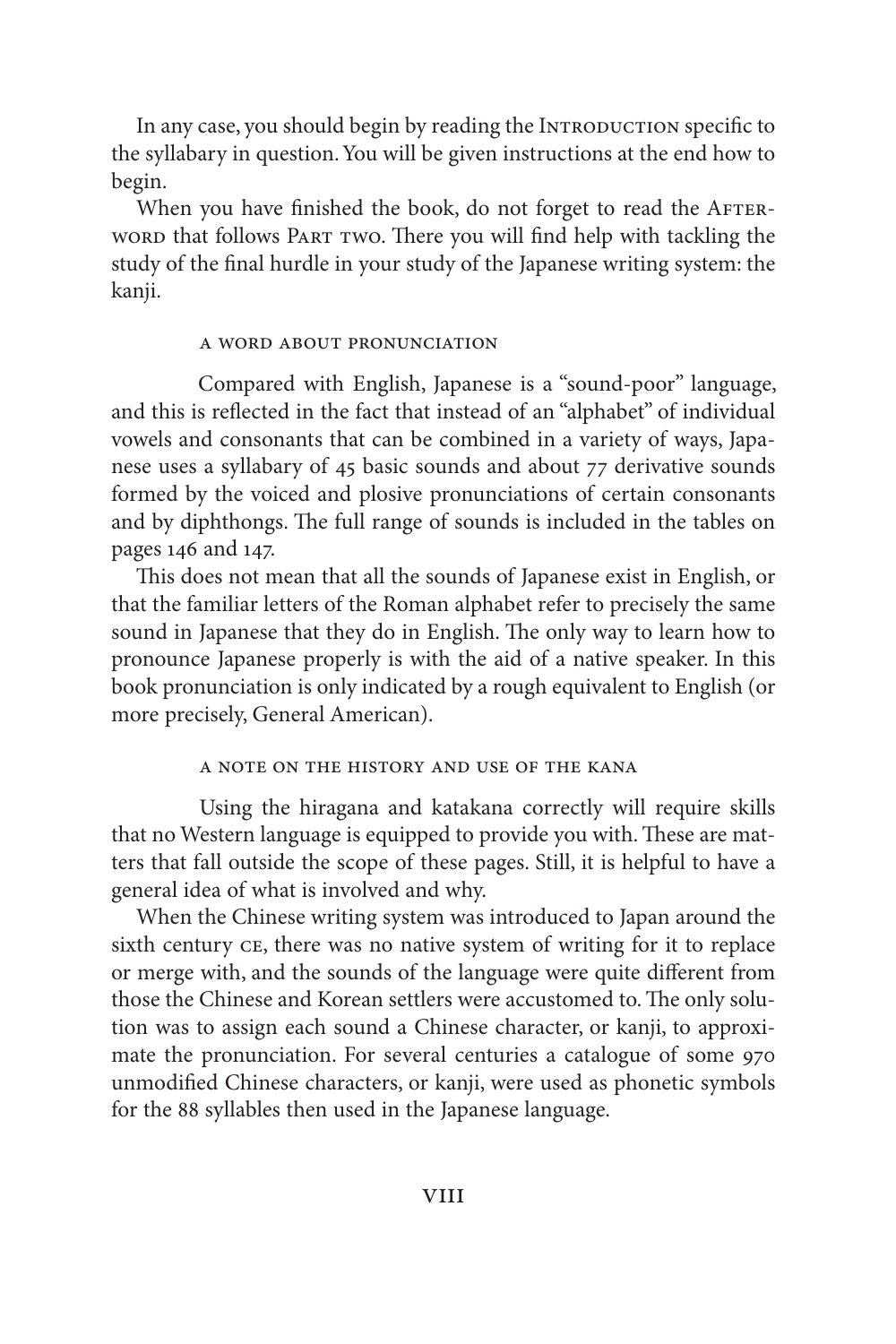As early as the middle of the eighth century some of these kanji were given a "rounded" or "common" (hira) form based on brush calligraphy as "substitutes" (kana) for some of the more widely used Chinese letters. During the early middle ages of Japan's Heian period (794–1185), a style of writing using only these forms came into use, creating the first phonetic syllabaries with a one-to-one relationship between sound and written form. Initially it was used only by women, but by the early tenth century was recognized as an official way of writing, namely, the hiragana.

Today the hiragana are used for writing indigenous Japanese words, for adding inflections to words written with kanji, and for writing words whose kanji are rare or at least outside the standard lists taught in the schools.

The forms of the katakana also derived from Chinese kanji, but unlike the hiragana they were based less on calligraphic writing than on the extraction of a "part" (kata) of the full kanji to represent particular sounds. These forms were written in a square, blocked style to set them off still more from the hiragana. From the ninth century, the katakana appear in use as a mnemonic device for remembering how to pronounce Buddhist texts written in Chinese. Only much later, in 1900 to be exact, would they be standardized for the writing of foreign loan-words and onomatopoeia. Until the dawn of the computer age, they were also used for telegrams.

To sum up, the written Japanese is made up of three forms:

*Kanji.* Complex characters originating from Chinese and imported into Japan around the sixth century ce. There are some 80,000 of them in all, but Japan has narrowed their use by introducing a list of "general-use kanji" into the education system. A typical Japanese university graduate will be able to recognize around 3,000 of these Sino-Japanese characters.

*Hiragana.* One of the two syllabic alphabets or "syllabaries" of Japanese. It is used mainly to write indigenous Japanese words and to inflect words written with kanji.

*Katakana.* The second of the two syllabaries of Japanese. It is used mainly for foreign names and terms, and for onomatopoeia.

These three written forms coexist in Japanese, and it is not uncommon to find all three in a single phrase. Consider this example of a Japanese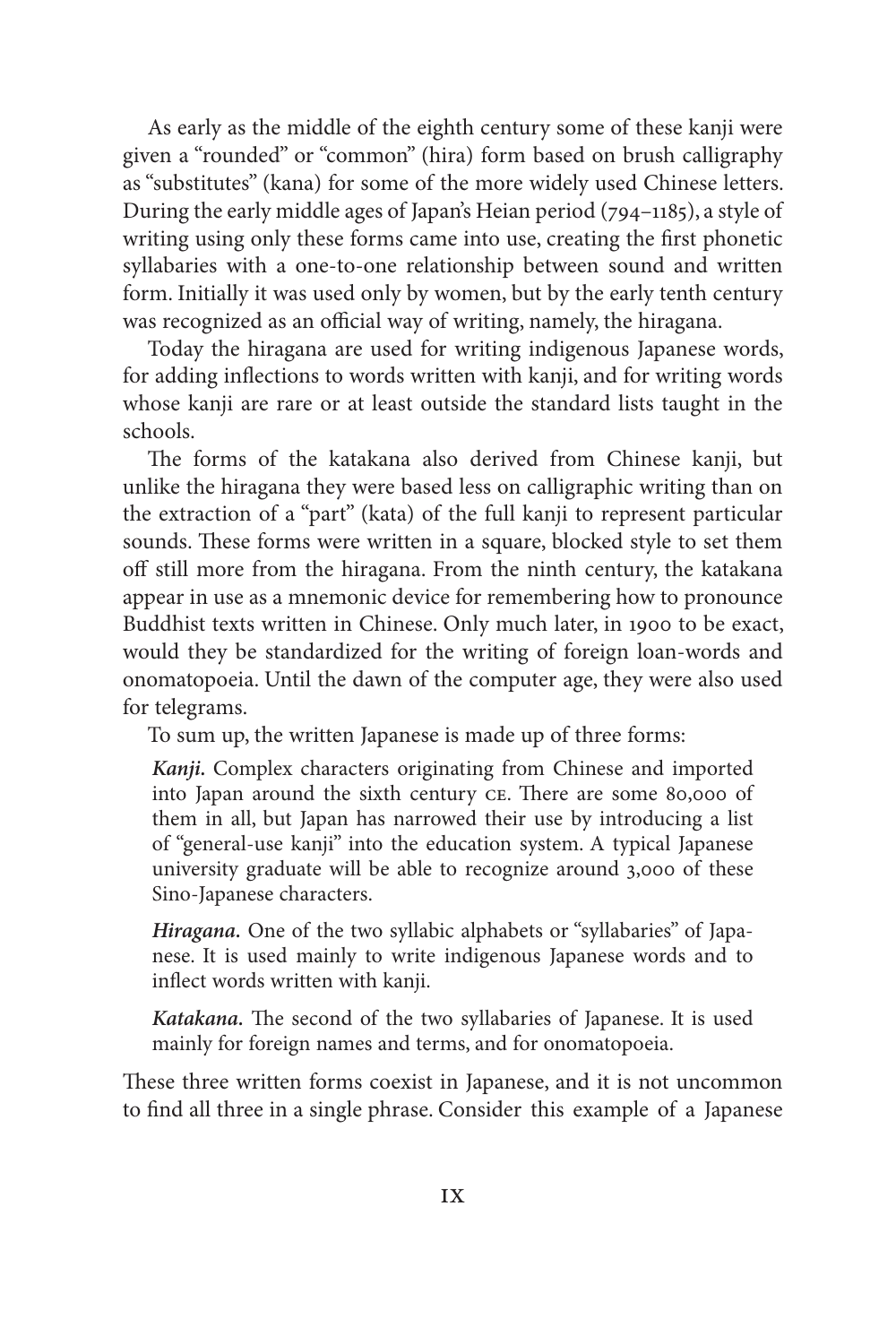phrase that combines kanji (bold type), hiragana (italics), and katakana (normal):

> 私の名前がマリアです。 **Watashi** *no* **namae** *ga* Maria *desu.* My name is Maria.

Obviously, the only way to attain fluency in written Japanese is to learn all three forms of writing. This little book should get you well on your way.

It only remains for me to express my gratitude to Pat Crosby and Keith Leber of the University of Hawai'i Press for their assistance in making this new edition possible. Special thanks are due to Helmut Morsbach and Kurebayashi Kazue, who collaborated in the accompanying course on the katakana that forms Part two of the present book. It was their initiative to undertake the project and their devotion that saw it through to the end.

> James W. Heisig *1 December 2006*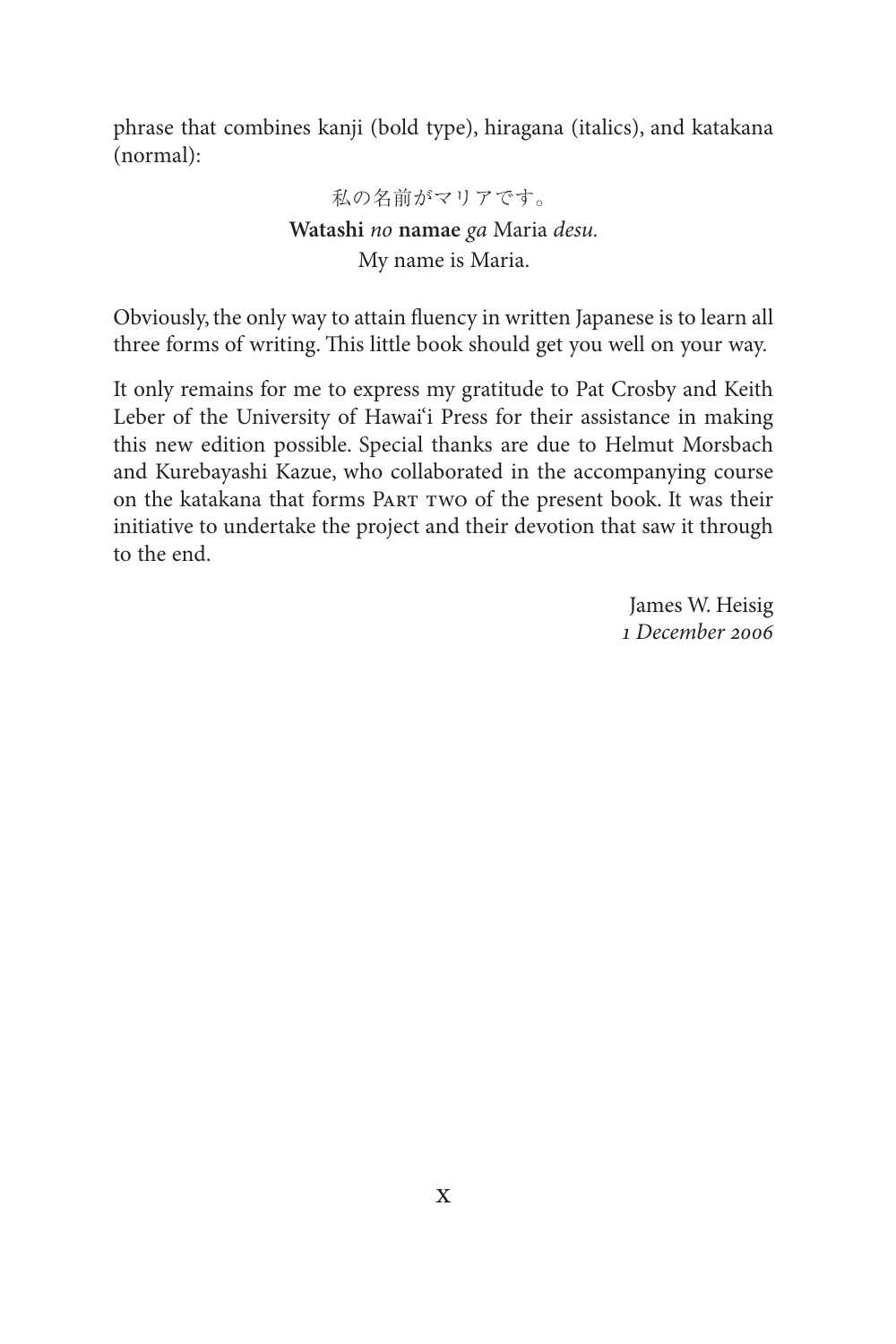## Introduction to the hiragana

 The course that follows is intended for self study. It did not grow out of classroom experience and is not intended for classroom use. For one thing, I am not a language instructor. Most of my students are Japanese, who knew the hiragana by the first grade or before. I did not absorb myself in research on the Japanese syllabaries, survey existing methods, draft a set of mnemonic techniques, test them out systematically on a group of students, carefully record the results, and only then deliver a completed manuscript to the publishers. But neither did the idea occur to me on my own. The facts of the matter are a lot humbler: I wrote the book on a dare.

A visiting professor who had studied my earlier volumes on *Remembering the Kanji* was having trouble remembering the hiragana and casually tossed the challenge at my feet one evening over a mug of beer: "Why hasn't anybody figured out an easy way to learn the syllabary?" I didn't know if anyone had or not, but the next morning I took a sheet of white paper and wrote in large bold letters: LEARN THE HIRAGANA IN 3 hours. I set the paper on the corner of my desk and resolved not to publish anything until I was satisfied I had grounds to justify its boast. From the very beginning I was aware that I was up to something outlandish.

Fortunately, the chore turned out to be a lot easier than I had anticipated, and the basic text was completed in a few days. Once you have finished the task yourself, I am confident you will see how really simple the idea behind it is.

But enough of how this book was written. It is time to begin, following the instruction in the box below.

 $\rightarrow$  GO TO PAGE 55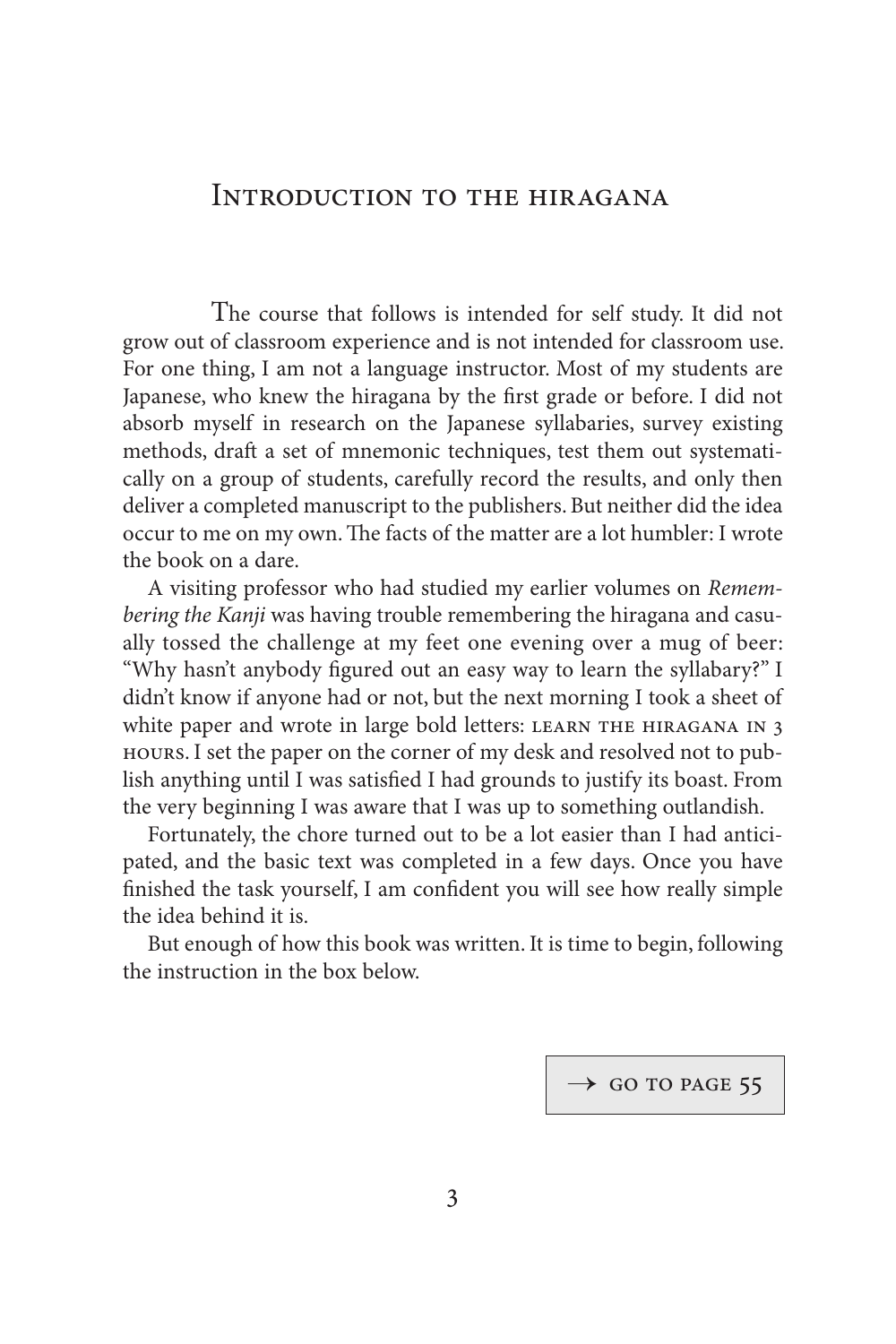## LESSON 1

Before beginning, take a moment to familiarize yourself with the various elements that appear on the individual pages of this book.

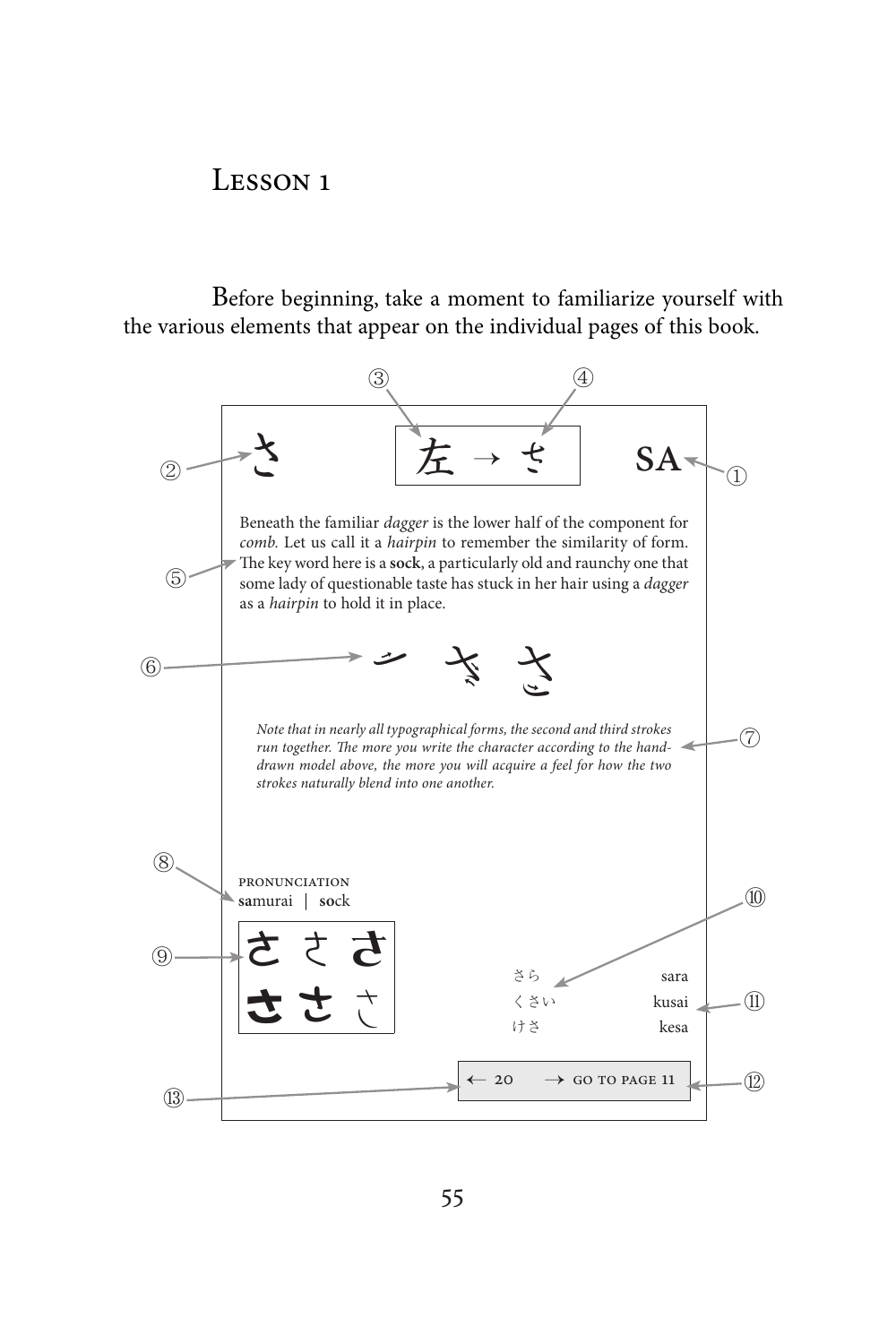- 西 The pronunciation of the hiragana in question, in standard romanized form.
- 要 The hiragana character itself.

The placing of the elements will aid you later in reviewing. By opening the book part way, you can page through and see only the romanized form, leaving the actual hiragana hidden from view.

- 覃 The original Chinese character (or kanji) from which the hiragana in question is derived.
- 覆 The same kanji written in calligraphic form to show more clearly how it came to its present-day hiragana form.

You should not attempt to memorize the information in this frame now, though at a more advanced level you may find it interesting and helpful for learning the pronunciation of the original kanji.

- 覇 An explanation of how to remember the hiragana.
- 覈 Instructions on how to write the hiragana form, stroke by stroke, just as Japanese children do when they are first learning to write.
- $\oslash$  From time to time a supplementary note, set in italic type, is added with information regarding the writing or pronunciation of a particular hiragana form.
- 見 Familiar English words are given as pronunciation samples, since the romanized forms of the hiragana often suggest sounds in English different from those assigned to the hiragana. If you studied Latin, or know a romance language already, these examples will be largely superfluous.
- **EXECUTE:** This frame contains 6 examples of stylized typefaces, intended to show the flexibility permitted in writing particular hiragana. You should not attempt to imitate these; it is enough that you take a moment to recognize them.
- 覓視 Sample words in which the hiragana being studied appears. The examples use only hiragana that have been learned up to that point, which means you should be able to identify them all—as well as reproduce them all from their romanization. You should not skip any of the examples, though there is no need to bother learning what the words actually mean in Japanese.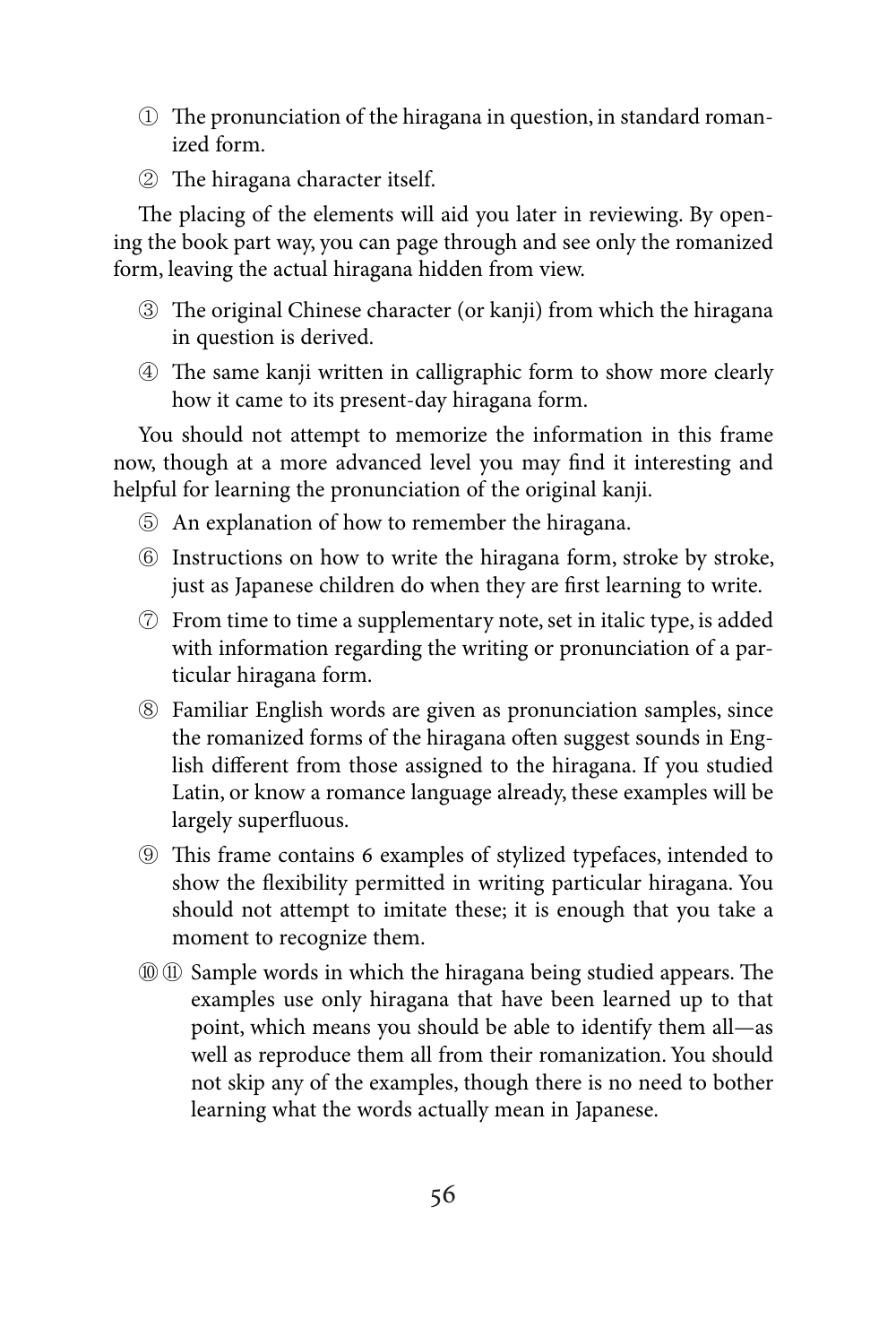- 覗 The page to proceed to after finishing this page.
- 覘 The page from which you have just come.

At this point, if you haven't already done so, secure several sheets of blocked paper with blocks at least 1 cm. (1/2 in.) square. You can find them at any stationery store. This will help you keep the shape of your hiragana in proper balance much better than practicing on blank or simple lined paper will.

One more thing. Take a look at the clock and make a note of the time. In less than 30 minutes from now you will be asked to record the time you have spent on these first 9 hiragana in the box provided below.



Time: lesson 1

Congratulations! You have just learned 9 of the 46 hiragana, and probably spent less than 30 minutes doing so.

Just above you will see a small box marked *Time: lesson 1.* Record there how long it took you to complete this first lesson. We will do this at the end of each lesson.

A word about reviewing. If you took your time with each hiragana as you came to it, if you practiced writing it several times, repeating the explanation to yourself as you went, and if you tested yourself on all the sample words, there should be no need to retrace your steps. If you do get stuck, turn to the ALPHABETIC LIST on page 145, locate the problem hiragana, and go through the page all over again, top to bottom. Whatever you do, do not waste your time writing any of the hiragana over and over again.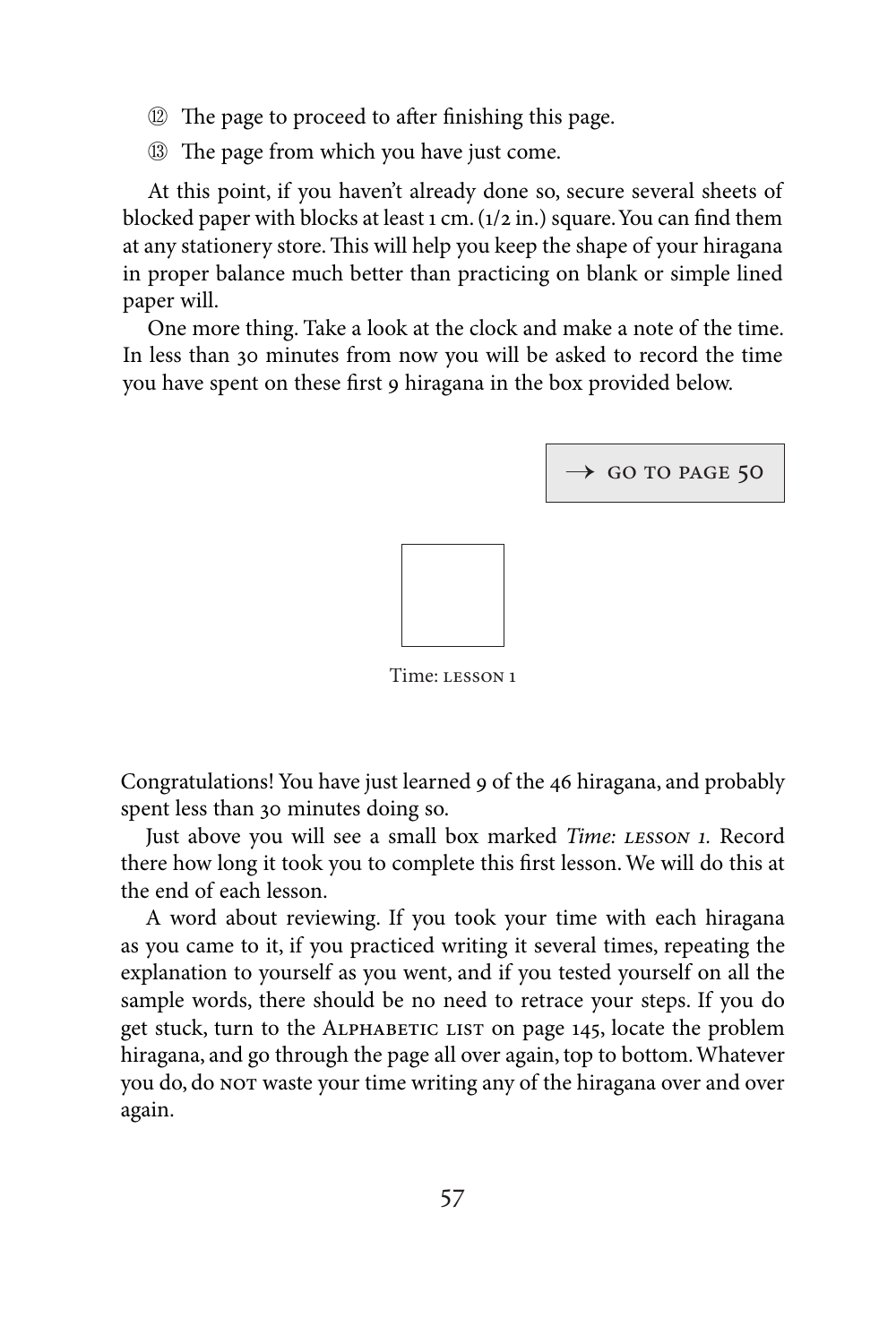In case you are wondering whether learning to write the hiragana will also mean that you know how to read them, I can assure you that it will. Let me show you how easy it is. Try reading aloud the following six words:

いけん のく いんこ あへん くに この

All the sounds we have learned so far are contained in these words. Once again, do not worry that you don't know what they mean; the only thing we are after here is learnng the syllabary.

If you were planning on heading right into Lesson 2, change your plans and take a break now for at least 30 minutes. Go out for a walk or stretch out on the sofa. Your mind has been watching images fly around like shuttlecocks and should be a bit dizzy just now.

end of lesson 1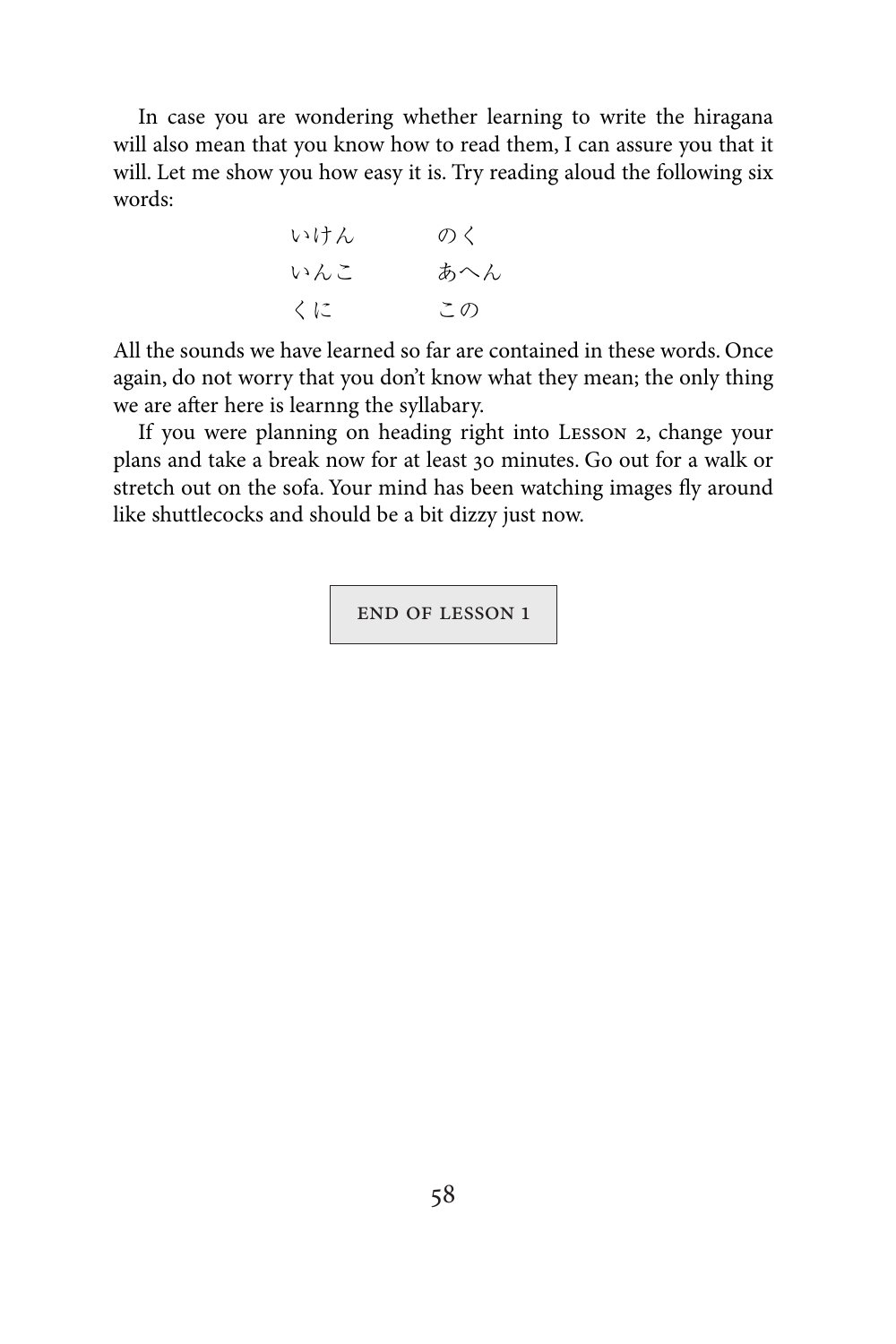$$
N \qquad \boxed{\mathcal{F} \rightarrow \lambda} \qquad \qquad \text{A}
$$

$$
\overline{\lambda}
$$

The first of the hiragana forms we shall learn is also the easiest. It is exactly like the handwritten, cursive form of the Roman letter **n**  $(h)$ , except for the longer stem.

In romanized Japanese, whenever this hiragana is followed by a vowel, an apostrophe is added to avoid confusing it with *na, ni, nu, ne,* or *no.* We will see an example of this use of the apostrophe later in this first lesson.

蟇

**PRONUNCIATION** si**n**g | ra**n**

**んんん**  $\lambda$   $\lambda$ 

 $\leftarrow$  57  $\rightarrow$  GO TO PAGE 6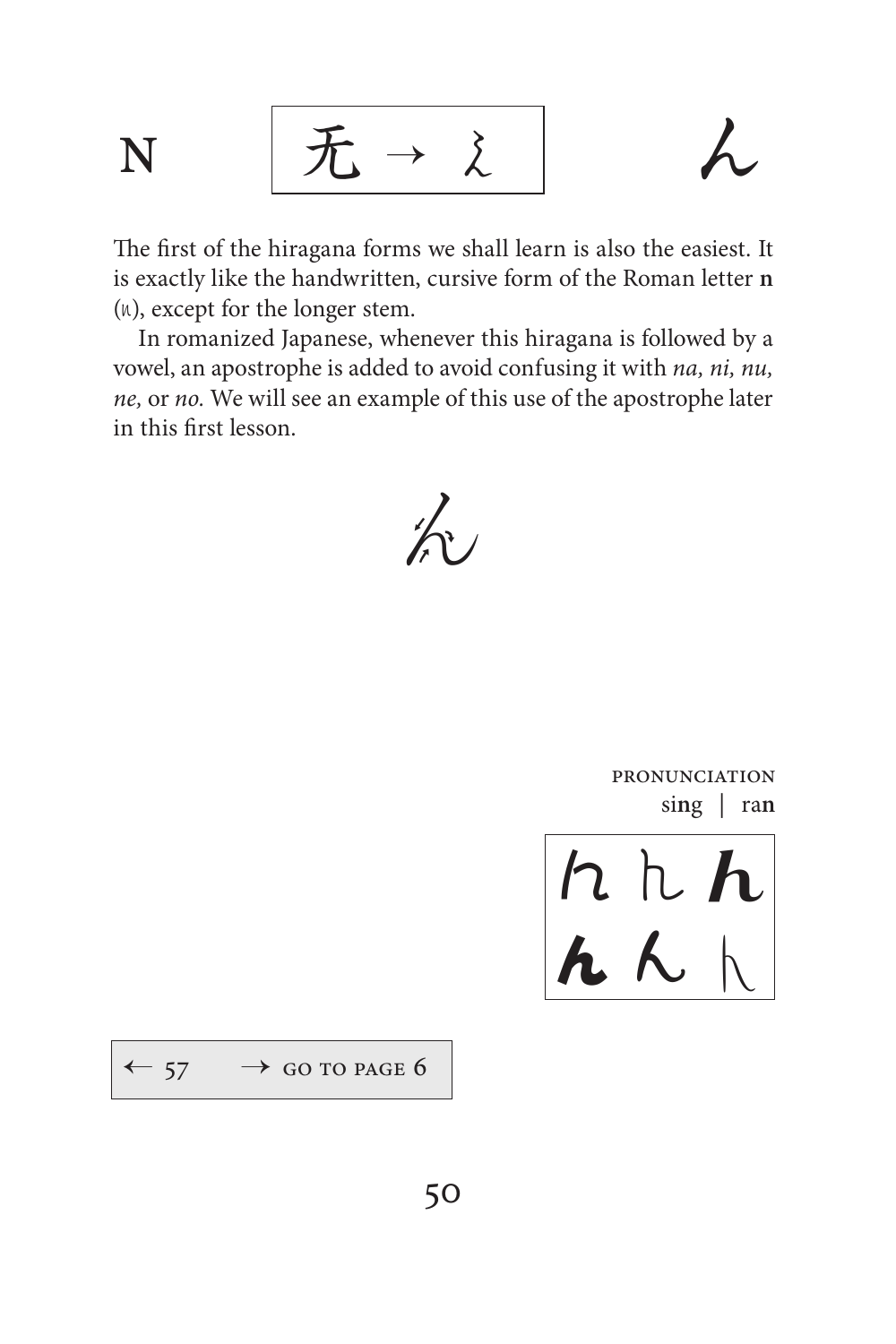$$
I \qquad \boxed{\mathcal{Y} \rightarrow \omega\mathcal{Y} \qquad \qquad \vee \mathcal{Y}}
$$

The roman letter **i** is drawn with two strokes, one main stroke and a dot to cap it off. So is the hiragana we are going to learn now. The first strokes of the two are almost identical. And just as, when you are writing quickly, the dot on your **i** often ends off over to the right, so is the second, shorter stroke of the hiragana always set to the right.

When you practice writing the form, take a pencil and trace over the strokes as they are given below. Almost immediately you should "feel" the flow from the first stroke to the second. After practicing the form once or twice on blocked paper, test yourself on the examples that follow below.

虍虎

pronunciation graffit**i** | k**i**ng

いい い (1()

ii いい

in いん

 $\rightarrow$  GO TO PAGE 12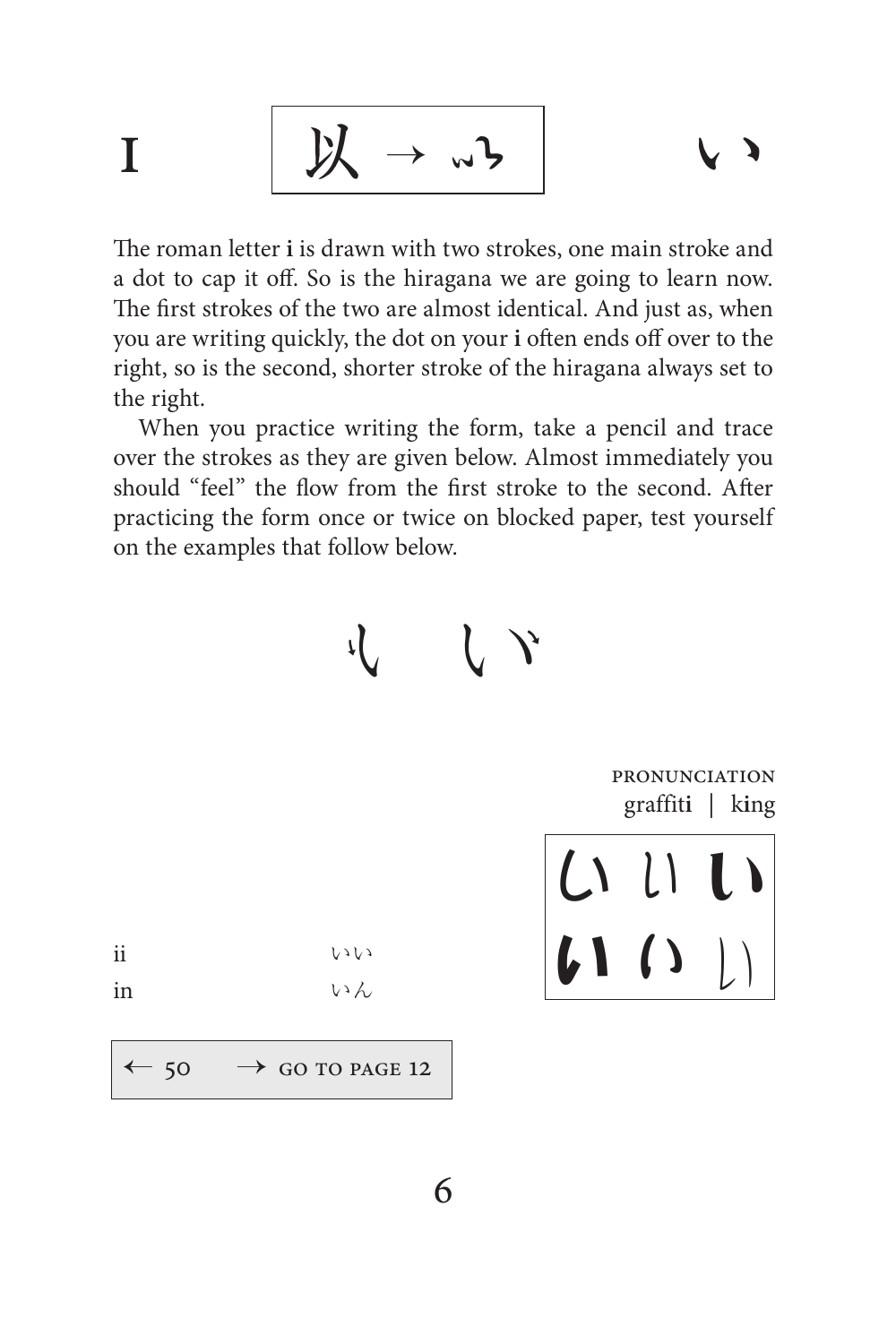

The shape of this next member of the hiragana family is formed exactly like the right side of the infamous computer-game character known as "Pacman." If you think of the sound it makes munching up the dots on the screen as the **cooing** of a baby, you can actually see the word coo in the computer graphics: **Cooooo**. Whether you find it easier to think of the *U* as a squared off *C* or as the mouth of a baby Pacman gulping down little *o*'s, you shouldn't have any trouble at all associating this simple shape with its pronunciation.

# 蚌

pronunciation **coo**k | **cou**p d'etat

| iku | いく |
|-----|----|
| kun | くん |
| kui | くい |

 $-6$   $\rightarrow$  GO TO PAGE 33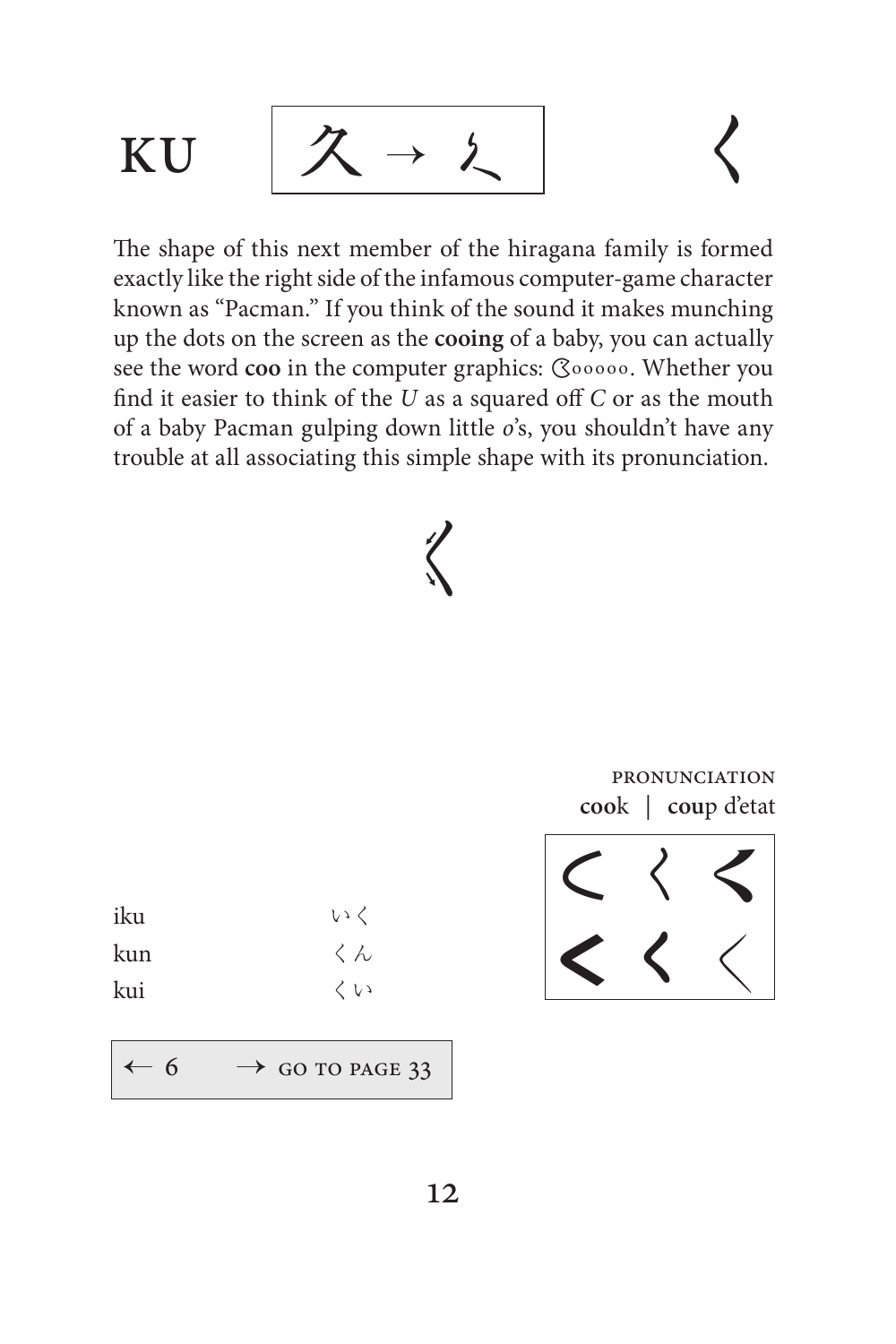$$
\begin{array}{c|c}\n\hline\n & \mathbf{m} \\
& \mathbf{m} \\
& \mathbf{m}\n\end{array}
$$

Not forgetting what was said in the INTRODUCTION about the vowels generally being shorter in Japanese than they are in English, you can think of this next hiragana as a small haystack, which it rather resembles and which, happily, also provides a link with the sound.



PRONUNCIATION hay | shame



| へん  | hen  |
|-----|------|
| へい  | hei  |
| いへん | ihen |

 $\rightarrow$  GO TO PAGE 29  $-12$ ↞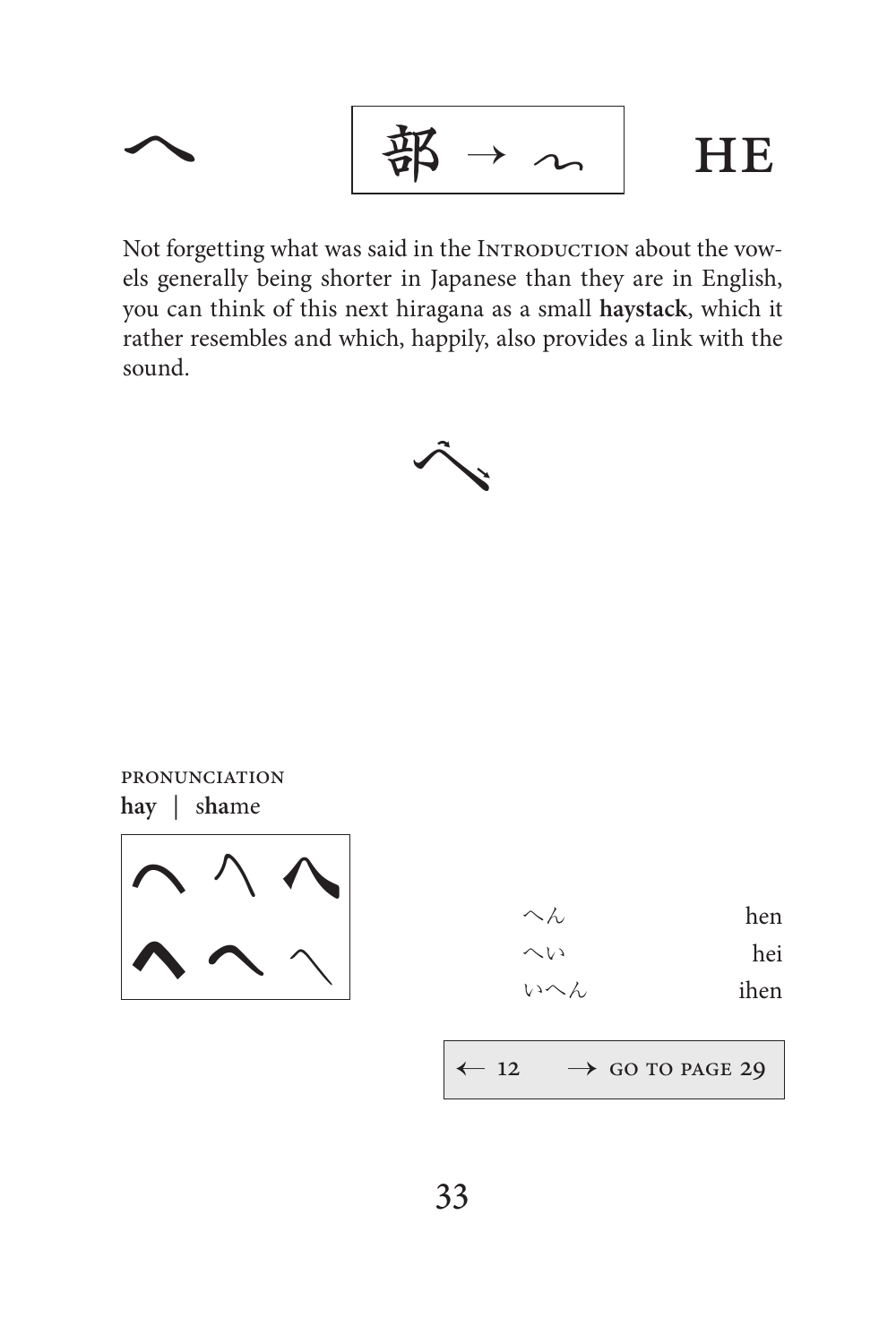$$
\mathcal{D} \qquad \boxed{\mathcal{B} \rightarrow \mathcal{P}} \quad \text{NO}
$$

The internationally recognized sign for no is a circle with a slash running through it:  $\oslash$ . The easiest way to draw it with a single stroke is to begin in the upper right, draw the slash, and then bring the circle around. The only other thing you have to remember is that there is no closing the circle.

When this hiragana appears as a part of another hiragana (with only a slight alteration of shape), we will take it to mean a no parking sign. An example follows later in this lesson.

## **PRONUNCIATION**  $no$  | rhino

 $\begin{bmatrix} 0 & 0 & 0 \\ 0 & 0 & 0 \end{bmatrix}$ 

| $\curvearrowright$ | heno  |
|--------------------|-------|
| のんの                | nonno |
| くの                 | kuno  |

 $\rightarrow$  GO TO PAGE 13  $-33$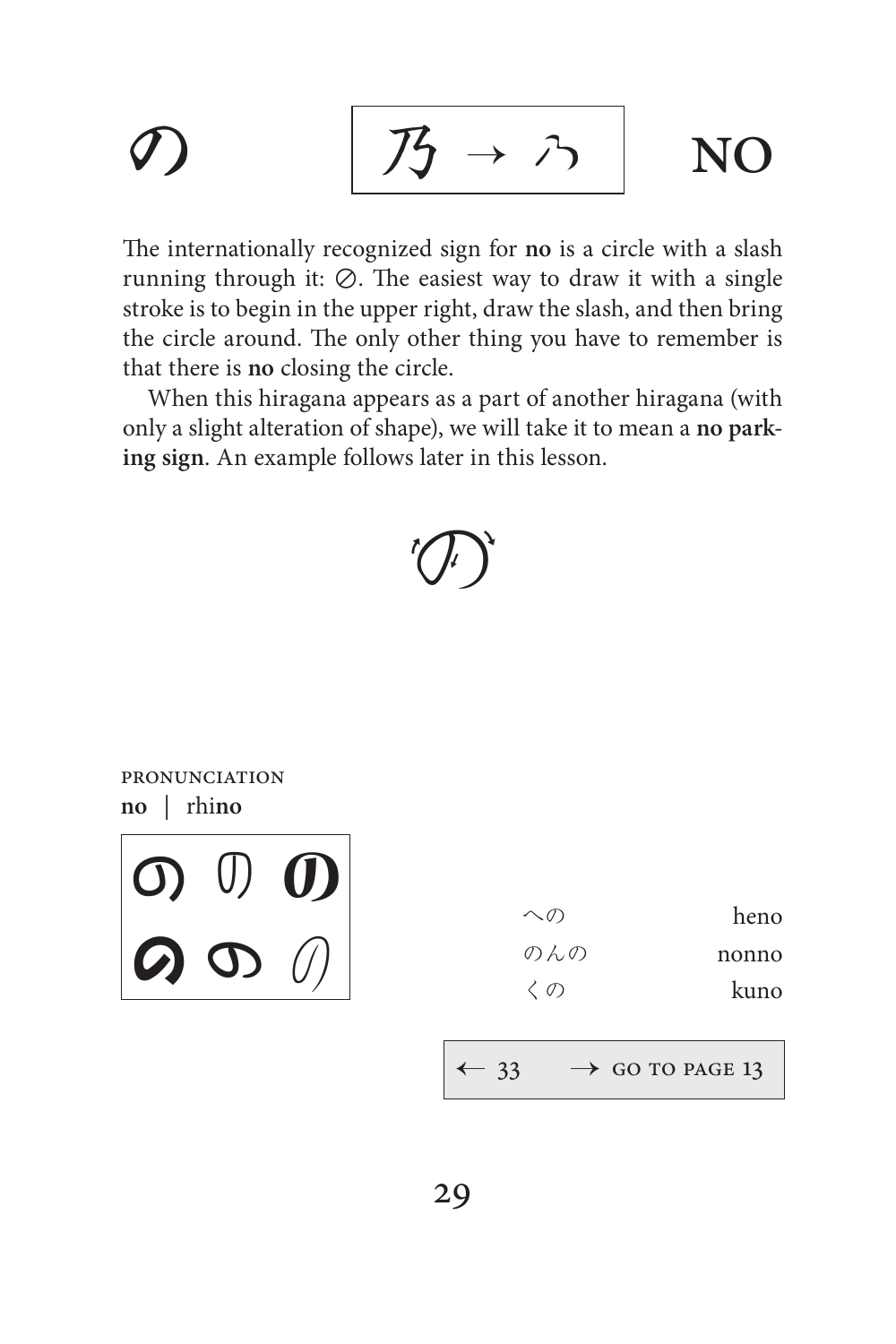$$
\begin{array}{ccc}\n\downarrow & \qquad & \uparrow & \rightarrow \uparrow & \qquad \text{KE}\n\end{array}
$$

This hiragana is made up of two pieces. On the left, and drawn first, is a single slightly curved shape that looks like a **cape** you might hang on the back of a stick figure. (Draw one to see for yourself.)

To the right is a two-stroke shape that resembles a **dagger** with the hilt at the top and the blade below.

The sound *ke* is close enough to the English word **cape** to get us going. Just twist the common phrase "cloak and dagger" into the image of a sinister **cape-and-dagger** figure and the work is done. When you draw the pieces, think of them as images, saying the words to yourself as you go along.

$$
\cdot l_r \qquad l = l \frac{4}{J}
$$

pronunciation **ca**pe | **ka**ngaroo

けけ け けけけ

| けい  | kei   |
|-----|-------|
| のけ  | noke  |
| けんい | ken'i |

 $29 \rightarrow$  GO TO PAGE 5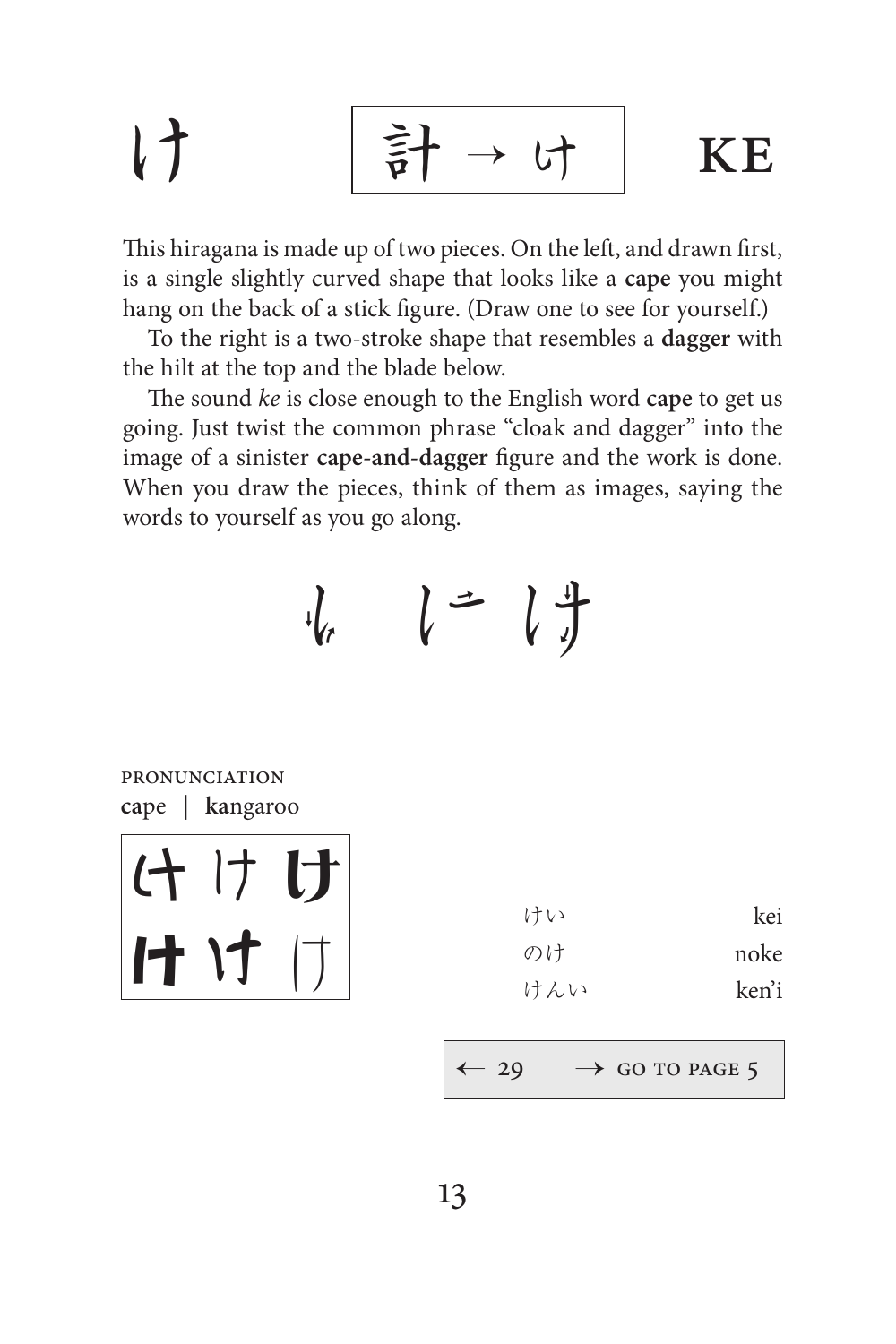$\mathbf{A}$ 

You should now be in the middle of LESSON 1. If you are not, go at once to page 55 and start from the beginning.

The syllable *a* begins with a *dagger*, its "blade" bending to the right so as to flow into the next stroke. Below it a no-parking sign. (Note that when  $\oslash$  is used as a "piece" of another hiragana, the crossslash protrudes out the top slightly—a kind of "post" to hang the sign on.)

The sound *a* calls to mind a playful little otter, swimming on his back in the middle of a pond whose banks are picketed on all sides by no-parking signs. On his tummy are a stack of *daggers*, which he is tossing one by one at the signs, clapping his paws with glee each time he hits a bull's eye.

丅

**PRONUNCIATION** on | father



| あの  | ano   |
|-----|-------|
| あく  | aku   |
| あけの | akeno |

 $\leftarrow$  13  $\rightarrow$  GO TO PAGE 14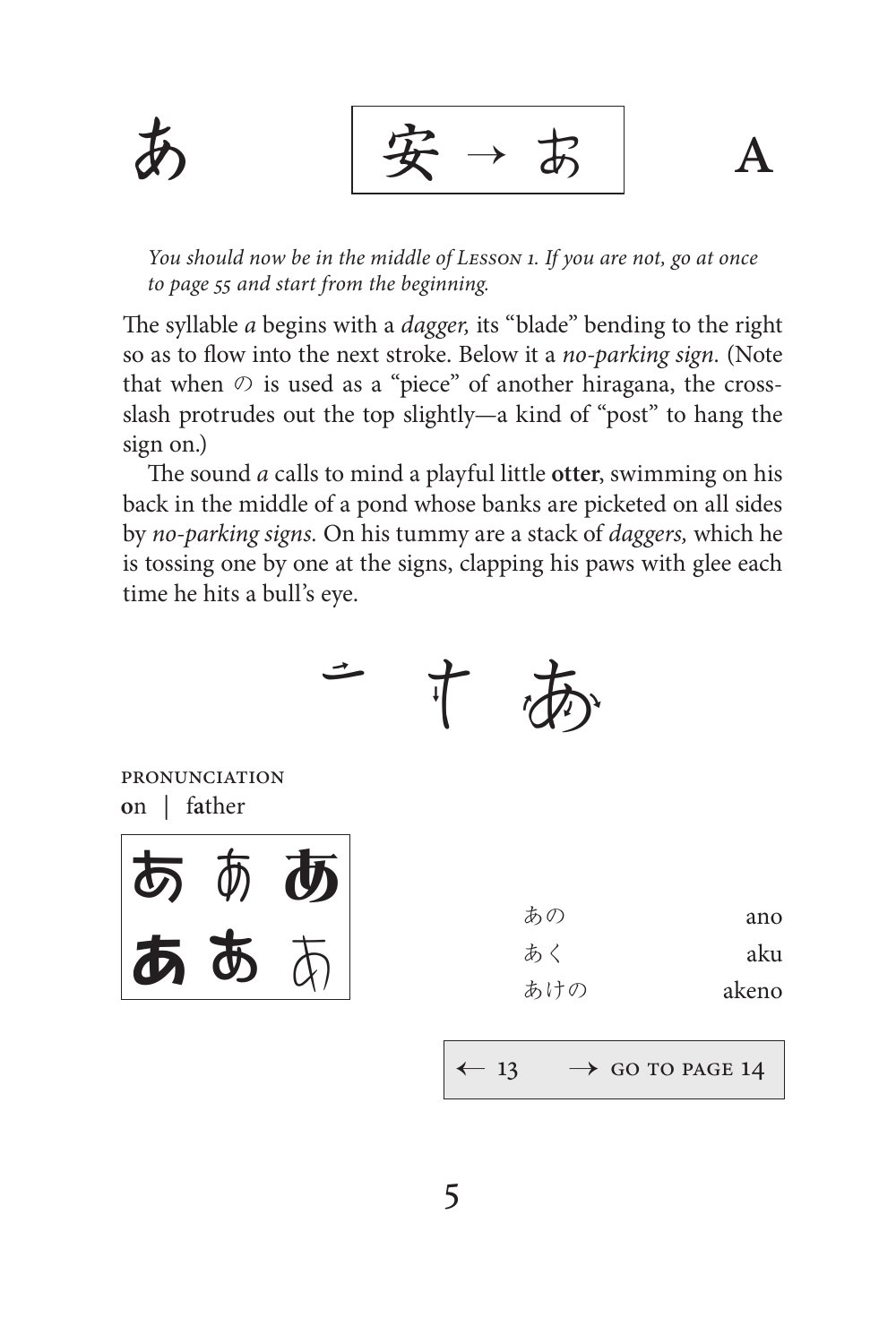KO 
$$
[Z \rightarrow Z]
$$
  $\sim$ 

Try drawing a pair of rounded combs, the kind a woman might use to bind her hair into a bun. The first two strokes you would begin with (the frame, without the teeth) form the very shape that give us our next hiragana, pronounced, conveniently enough, ko.

Notice the slight hooking at the end of the first stroke. It is absent in "cleaner," more modern stylizations of the hiragana and is not absolutely necessary. In any case, you will find that when you write the hiragana for ko, the little hook forms itself naturally as your pencil flows from the first stroke to the second.